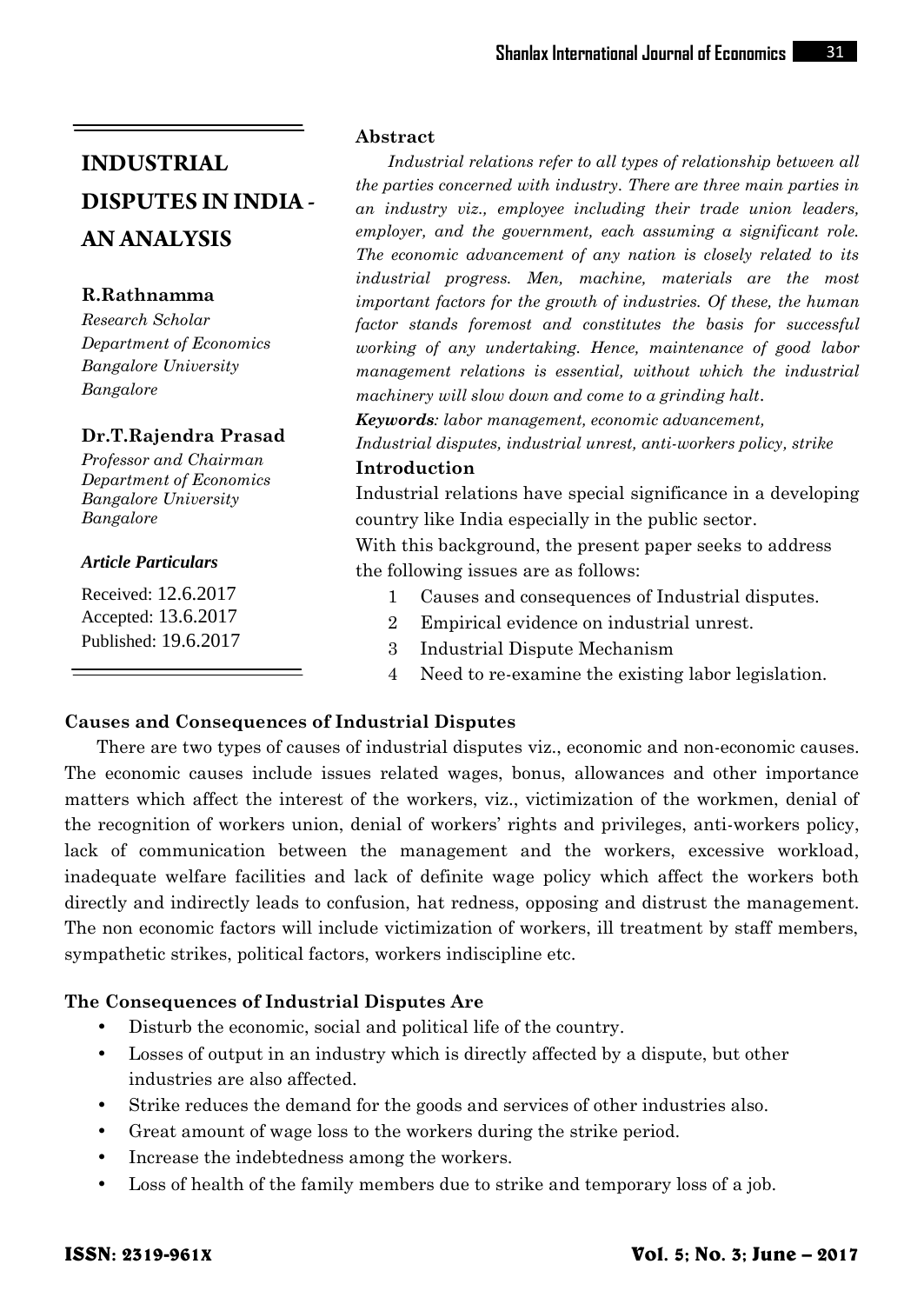## 32 **Shanlax International Journal of Economics**

## **INDUSTRIAL DISPUTES IN INDIA - AN ANALYSIS**

- A great amount of loss to the consumers as non-availability of goods in the market due to continuous strike.
- A great amount of financial instability to the employers who invested crores of rupees without a proper flow of return of income.
- Fail to maintain a good atmosphere in the industries due to strike and lockout.
- Strike creates many kinds of violence which obstruct the growth of the economy.

# **Empirical Evidence on Industrial Unrest**

Many manufacturing, textile, automobile and auto auxiliary industries during 2008-11 witnessed the industrial unrest in India like Hyundai, Honda, Nokia, Bosch, Pricol, Maruti Suzuki etc. Here worth mentioning is the calamitous case of Maruti Suzuki India Ltd., one of the largest automobile manufacturing company in India. The strike at Maruti's Manesar Plant started in 4th June, 2011 and continued for the whole the year in three phases which affected adversely the company's production as well as the state revenues. In response to this industrial unrest, the Haryana state government declared the strike as illegal and referred the matter to the local labor court. During this period, Maruti Suzuki made a loss of Rs. 400 million or roughly \$9 million a day in revenue with 1,200 vehicles a day in lost output. The striking workers demanded for the registration and recognition of a new union at the Manesar plant along with retaining contract laborers for the two upcoming new inside the complex and withdrawing disciplinary action against the 11 office laborers of new union. In this way, the strike not only affected Maruti Suzuki but also affected the supply chain of vendors who were supplying auto-parts directly to Maruti. Over 100 units suffered a virtual shutdown, while 300 odd manufactures, which were indirect vendors were reported a daily loss to the tune of 15-20 percent.

Moreover, there were numbers of strikes that took place throughout the country during 2011. About 900 workers launched a wildcat strike on 16 March that continued for more than a month at General Motor's India Ltd., Halol plant at Gujarat, opposing the working conditions in the factory and demanding wage hikes, making the company suffers a production loss of above 1,500 units. This was the second such incident at Halol in five months.

The leading tyre manufacturer MRF was compelled to declare a lockout at its Kottayam plant in Kerala following labor unrest due to the suspension of the worker on disciplinary ground. The management of the Hindustan National Glass Industries Limited had to issue the suspension of worker for an indefinite period after violence erupted in July at Rishra factory premises in West Bengal over a wage revision demand, leading to close the factory. Tata group Firm Voltas also faced a similar issue with its workers protesting against the company's recruitment policy and wages. The Hindalco Industries, Kochi declared lock-out of its plant for about ten months because of the employees (200) went on strike demanding an upward revision in monthly wages. Workers at Moser Baer's Noida did a weeklong strike in October by demanding a revision in wages and bonuses. Some other automobile companies who suffered from industrial unrest are Automobile Corporation of Goa Limited, Nestle, Mahindra & Mahindra, Hyundai India's Chennai plant, Rico Auto Limited, Honda Motorcycle and Scooter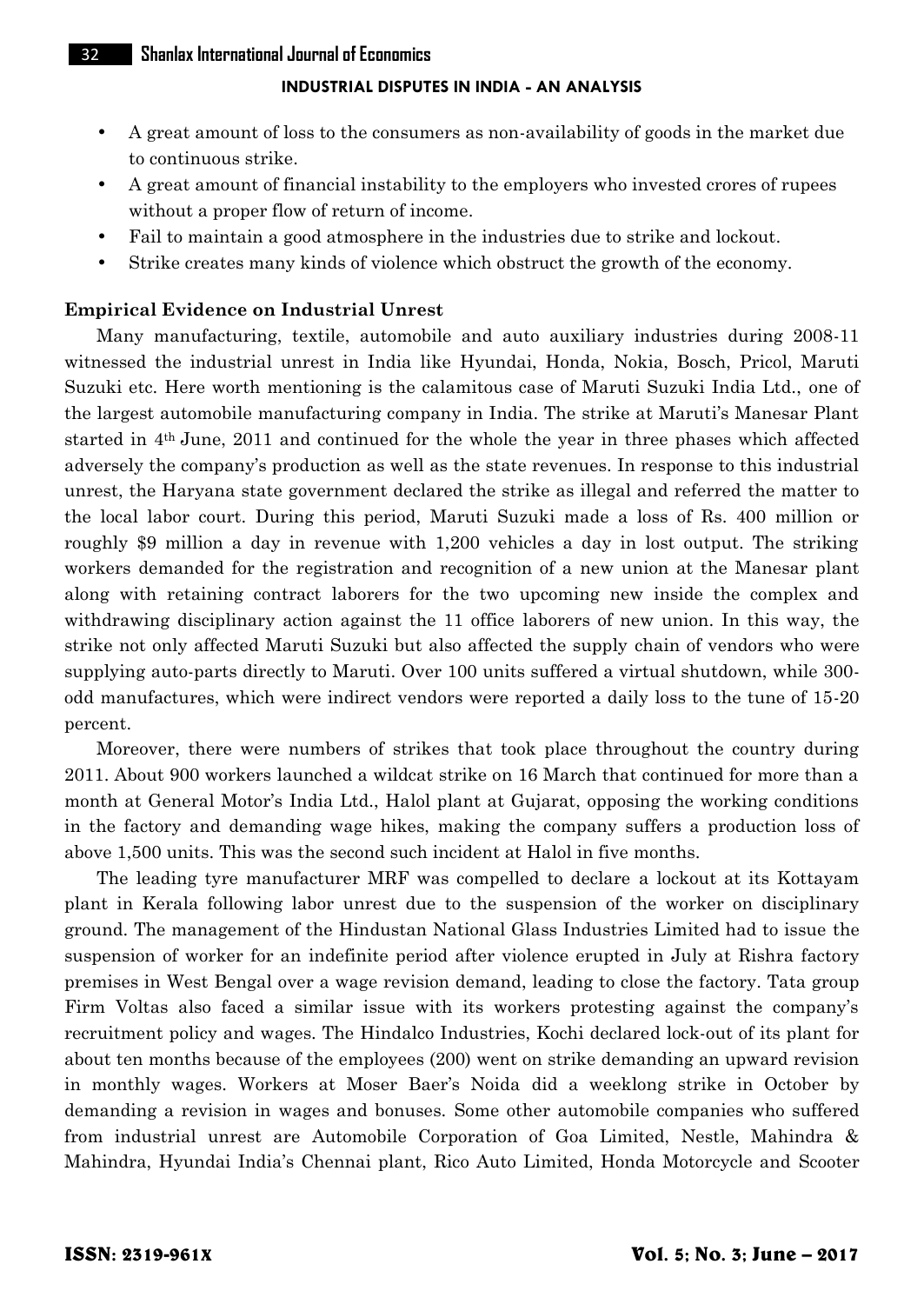#### **INDUSTRIAL DISPUTES IN INDIA - AN ANALYSIS**

India (HMSI), Honda Siel Car's Haldia Dock Complex Kolkata Port Trust, Bosch, Toyota Kirloskar Motors, PepsiCo etc.

Looking into the adverse industrial unrest scenario in the country, some enterprises even planned to shift their base out of the country or to restructure their business operation. As for instance, the Rs.743 crore automotive instruments maker price, which was recovering from a labor strike that claimed the life of a senior executive at its Periyanaickanpalayam unit in Coimbatore. Tamil Nadu in September 2009 was working on a restructuring plan from automotive business. In another case, frustrated with the continues recurring of labor unrest, Japanese auto major HMSI had threatened to shut operations at its wholly-owned two-wheeler plant in Haryana and has petitioned the Punjab and Haryana High court for relief or else it may shut operations in India if the situation persists, Earlier the Honda power had moved out from Uttrakhand and shifted its base to Noida following serious labor problem. Even Toyota Motors, Bangalore in 2006, following a strike, went on to say that it will stall its future investment plans in the state.

| Year | <b>Disputes</b><br>(D) | Workers<br>Involved(W) | <b>Mandays</b><br>$\text{Lost}(000)$<br>(L) | Index of No.<br>of Disputes<br><b>Base</b><br>1993=100 | Index of<br>No. of<br>workers<br>Involved<br><b>Base</b><br>1993=100 | Index of<br><b>Mandays</b><br><b>Lost Base</b><br>1993=100 |
|------|------------------------|------------------------|---------------------------------------------|--------------------------------------------------------|----------------------------------------------------------------------|------------------------------------------------------------|
| 2001 | 674                    | 987778                 | 23767                                       | 48.38                                                  | 72.10                                                                | 117.07                                                     |
| 2002 | 579                    | 1079434                | 26586                                       | 41.56                                                  | 113.16                                                               | 130.96                                                     |
| 2003 | 552                    | 1815945                | 30256                                       | 39.63                                                  | 190.38                                                               | 149.04                                                     |
| 2004 | 447                    | 2072221                | 23866                                       | 34.24                                                  | 217.24                                                               | 117.56                                                     |
| 2005 | 456                    | 2913601                | 29665                                       | 32.74                                                  | 305.45                                                               | 146.13                                                     |
| 2006 | 430                    | 1810348                | 20324                                       | 30.87                                                  | 189.79                                                               | 100.11                                                     |
| 2007 | 389                    | 724574                 | 27167                                       | 27.93                                                  | 75.96                                                                | 133.82                                                     |
| 2008 | 421                    | 1579298                | 17434                                       | 30.22                                                  | 165.57                                                               | 85.88                                                      |
| 2009 | 392                    | 1625505                | 13365                                       | 28.14                                                  | 170.41                                                               | 65.83                                                      |
| 2010 | 425                    | 1059664                | 17912                                       | 30.51                                                  | 111.09                                                               | 88.23                                                      |
| 2011 | 91                     | 48156                  | 321                                         | 6.53                                                   | 5.05                                                                 | 3.06                                                       |

**Table 1: Trends in Intensity of Industrial Disputes, 2001-2011**

**Sources**: Indian Labor Statistics Data, 2011

#### **Industrial Disputes Mechanism**

State intervention in industrial relations is essentially a modern development. The concern of state in matters relating to labor is the product of its obligations to protect the interest of the industrial community, while at the same time fostering economic growth in almost all countries. The state has assumed powers to regulate labor relations in some degree or the other. In 1947, the Government of India passed the Industrial Disputes Act under which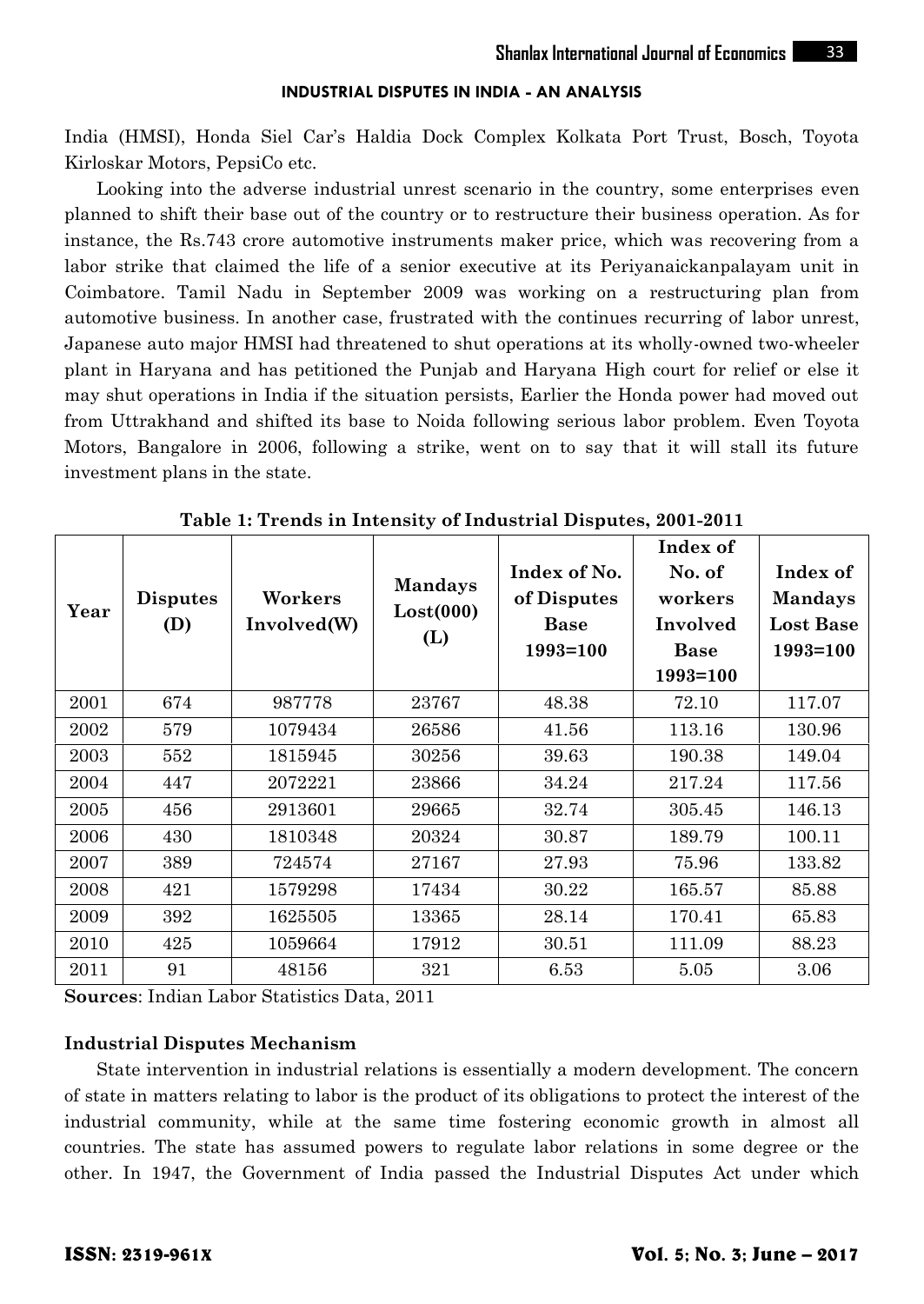#### 34 **Shanlax International Journal of Economics**

# **INDUSTRIAL DISPUTES IN INDIA - AN ANALYSIS**

machinery for the prevention and settlement of the disputes was outlined. The Act was amended in 1956 with a set up machinery for settlement of disputes.

#### **The Works Committee**

In case of any industrial establishment in which 100 or more people are employed or have been employed on any day in the preceding 12 months, the appropriate Government may by general or special order require the employer to constitute in the prescribed manner a Works Committee consisting of representatives of employer and employee engaged in the establishment. It shall be the duty of the Works Committee to promote measure for securing and preserving amity and good relation between the employer and employee and, to that end to comment upon matters of their common interest or concern and endeavour to compose any material difference of opinion in respect of such matters. The Committees attempt to remove causes of friction between employers and workers in the day-to-day working of the factory. They provide a forum for negations between employers and workers at the factory level.

## **Grievance Redressal Machinery**

The Industrial Disputes (Amendment Act), 2010 had substituted a new chapter for Chapter II-B.

- 1. Every industrial establishment employing 20 or more employees shall have one or more GRC for the resolution of disputes arising out of individual grievances.
- 2. The GRC shall consist of an equal number of members from the employer and workmen.
- 3. The chairperson of the GRC shall be selected from the employer and from among the employee alternatively on a rotation basis every year.
- 4. The total number of members of the GRC shall not exceed more than six. Provide that three shall be, as far as practicable, one women member if the GRC has two members and in case the numbers of members are more than two, the number of women members may be increased proportionately.
- 5. Notwithstanding anything contained in this section, the setting up GRC shall not affect the right of the workman to arise industrial disputes on the same matter under the provision of this Act.
- 6. The GRC may complete its proceedings within 30 days on receipts of a written application by or on behalf of the aggrieved party.
- 7. The employee who is aggrieved of the decision of the GRC may prepare an appeal to the employers against the decision and the employer shall, within one month from the date of receipt of such appeal, dispose of the same and send a copy of his decision to the workman concerned.
- 8. Nothing contained in this section shall apply to the employee for whom there is an established GRC in the establishment concerned.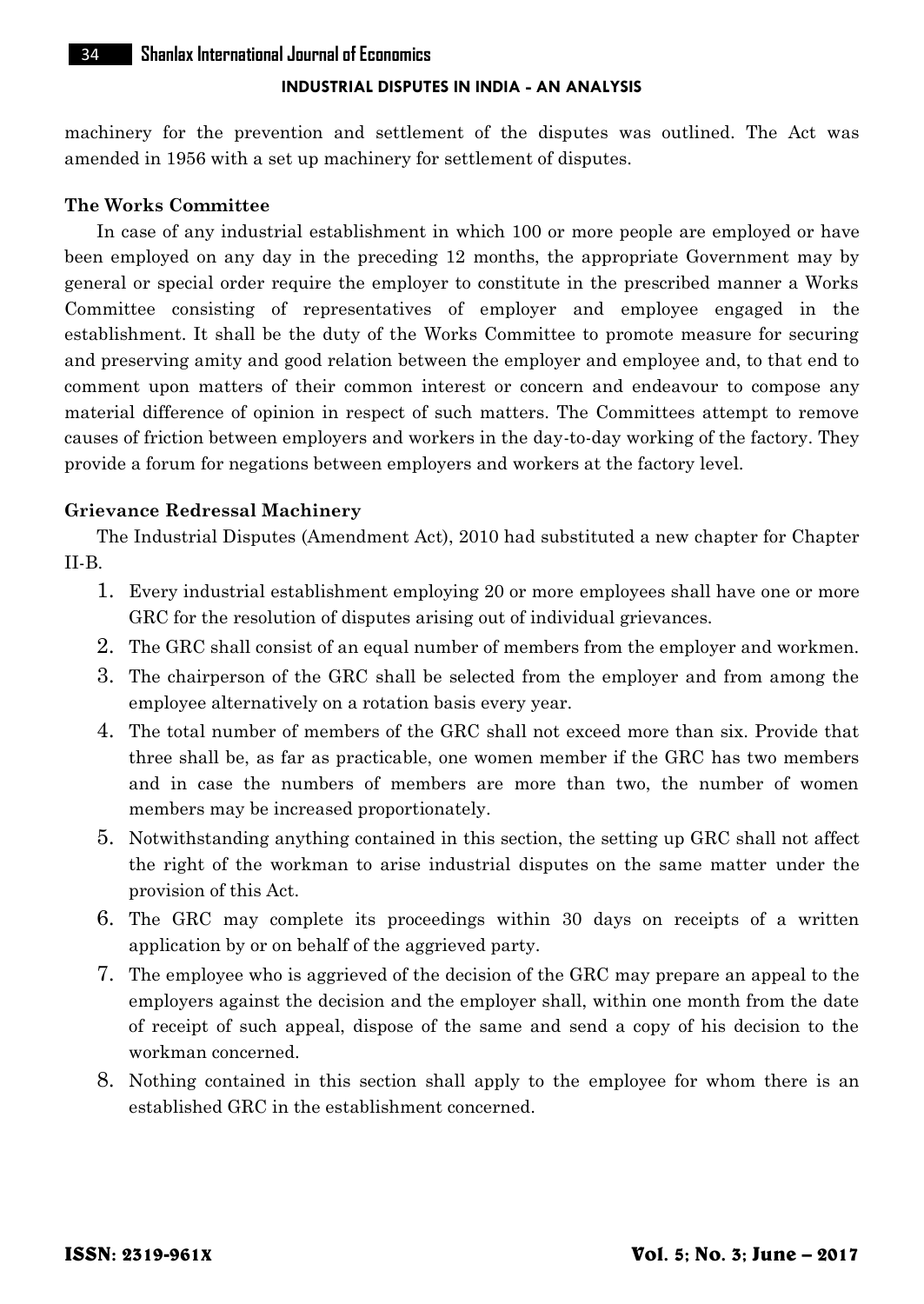## **INDUSTRIAL DISPUTES IN INDIA - AN ANALYSIS**

## **Duties of the Conciliation Officers**

- The Conciliation Officers is required to submit his report within 14 days of the commencement of the conciliation proceedings; it may be extended further based on the written request of the parties to the disputes.
- Where a settlement is not reached, the appropriate Government, after considering the report of the Conciliation Officer, may refer the dispute to a Board of Conciliation or Labor Court or Industrial Tribunal or National Tribunal.
- A Conciliation Officer may take appropriate steps for including the parties to a fair and amicable settlement of the disputes.
- In case no settlement is arrived at, the Conciliation Officer is required to send the full report of the steps taken by him to resolve the dispute, and the reasons on account of which a settlement could not be arrived at to Government.

## **Board of Conciliation**

Section 5 of the Industrial Disputes Act, 1947 provides for creations of Board of Conciliation which is simply an extension of conciliation officer's work. Unlike a Conciliation Officer, the board may not be a permanent body and can be set up as the occasion arises. It comprises of two or four members representing parties to the dispute in equal numbers and a chairman who has to be an independent person. The Board has the status of a civil court and can issue summons and administer oaths.

#### **Court of Inquiry**

The appropriate Government is empowered to constitute a "Court of Inquiry" as occasion arises, for the purpose of inquiry in to any matter appearing to connect with or relevant to an industrial disputes. Generally Court of Inquiry is constituted when no settlement is arrived at as a result of efforts made by Court Inquiry is new in this Act and has been borrowed from the British Industrial Court Act, 1919. The Government can refer any single or more matter connected or relevant to the disputes or can refer whole to the Court which can be set up irrespective of consent of parties to disputes.

## **Labor Court**

Labor Court is one of the adjunction authorities set up under the Industrial Disputes Act, 1947. Setting up a Labor Court is the discretion of the Government. It is the main Court presided over by a person who hold earlier a judicial position in India. The function of labor court is to adjudicate on matters referred to it is listed in the Schedule II appended to the Act, which includes:

- 1. The propriety or legality of order passed by an employer under the standing orders
- 2. Discharge or dismissal of workmenincluding re-instatement of or grant relief to workmen wrongfully dismissed
- 3. Withdrawal of customary concession or privilege and
- 4. Illegality or otherwise of strike or a lock-out.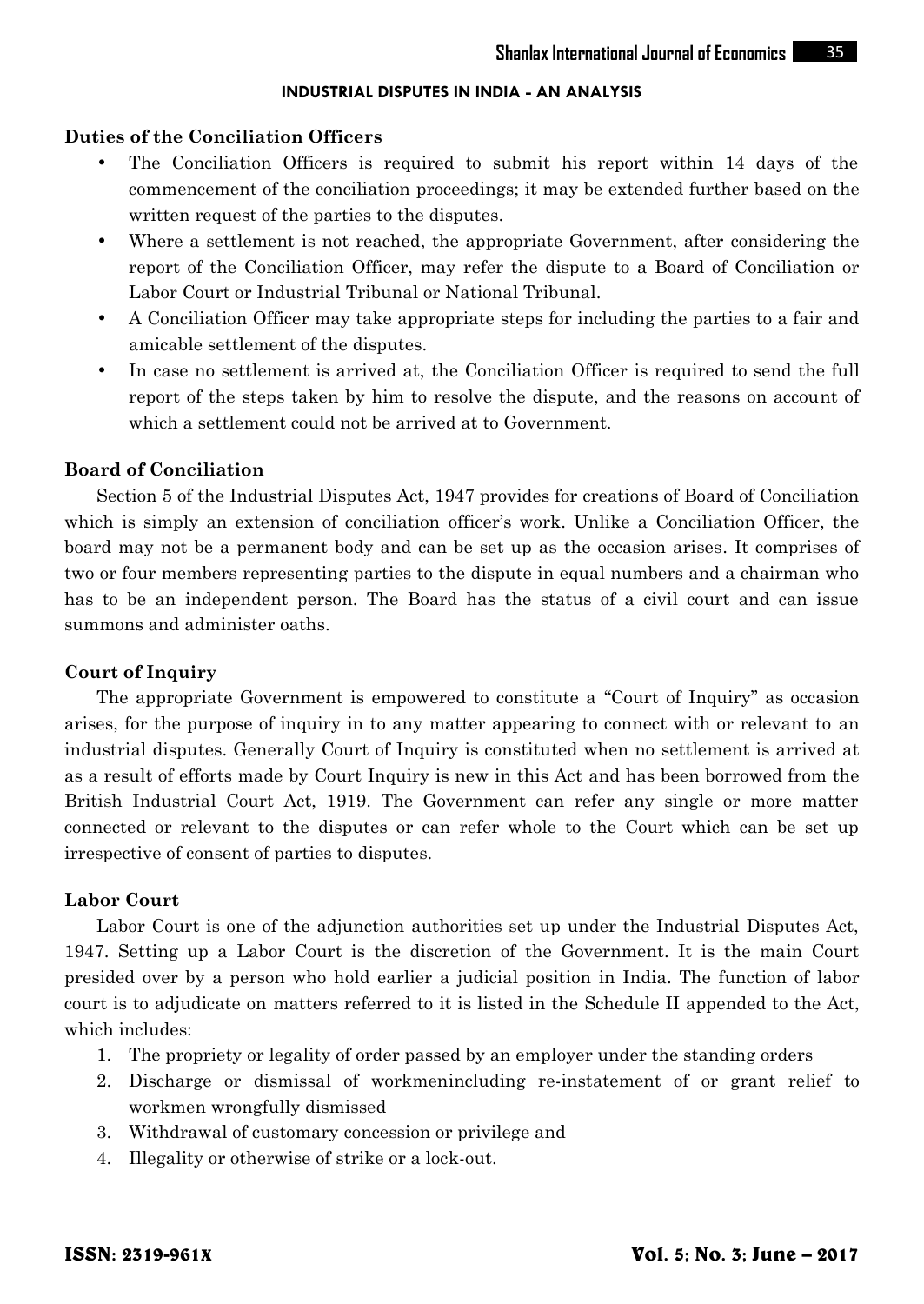#### **Industrial Tribunal**

An Industrial Tribunal may be sent up by the appreciate Government on a temporary or permanent basis for a specified disputes for industry. As a whole the tribunal comprises of one person only. Industrial disputes of major importance or industrial disputes which are important to the industry as a whole are referred to the industrial tribunals. Thus appreciate Government may constitute one or more Industrial disputes relating to any matter as s specified either in the second schedule appended to the Industrial disputes Act, 1947 which includes;

- a. Wages, including the period and mode of payment;
- b. Contribution paid or payable by the employer to any provident or pension fund or for the benefit of the workmen under any law for the time being in force;
- c. Compensatory and other allowances;
- d. Hours of work and intervals;
- e. Leave with wages and holidays;
- f. Starting alternation or discontinue;
- g. Classification by grade;
- h. Withdrawal of any customary concession or change usage;
- i. Introduction of new rules of discipline or alteration of existing rules, expect in so far as they are provided in standing orders;
- j. Rationalization, standardization or improvement of plant or techniques which is likely to lead retirement of workmen;
- k. Any increase or reduction in the number of person employed in any occupation or department or shift not occasioned by circumstance over which the employer has no control.

## **National Tribunal**

National Tribunals can be set up by the Central Government which involve questions of national importance industrial establishments situated in more than one State. If the matter under adjudication of National Tribunal is pending before a Court or Tribunal the proceedings relating to that matter which is pending before them will be deemed to have been quashed. State Governments are debarred from referring the matter under adjudication of National Tribunal to any Labor Court or Industrial Tribunal. The National Tribunal consists of one person only to be appointed by the Central Government.

#### **Need to Revise the Existing Labor Legislation**

India is perhaps the only country, where the requirement of strike notice, barring public utility service is totally lacking. Therefore, Section 23 of the Industrial disputes Act, 1947 should be suitably amended to provide at least a compulsory three week strike notice. Further, to democratize the function of trade unions, the strike ballot should be supported by at least 75 percent of the workers working in the enterprises. Even the Second National Commission on Labor in its report suggested that strike should be called only by the recognised negotiating agent and that too only after it had conducted a strike ballot among all the workers, of whom at least 51 percent support the strike.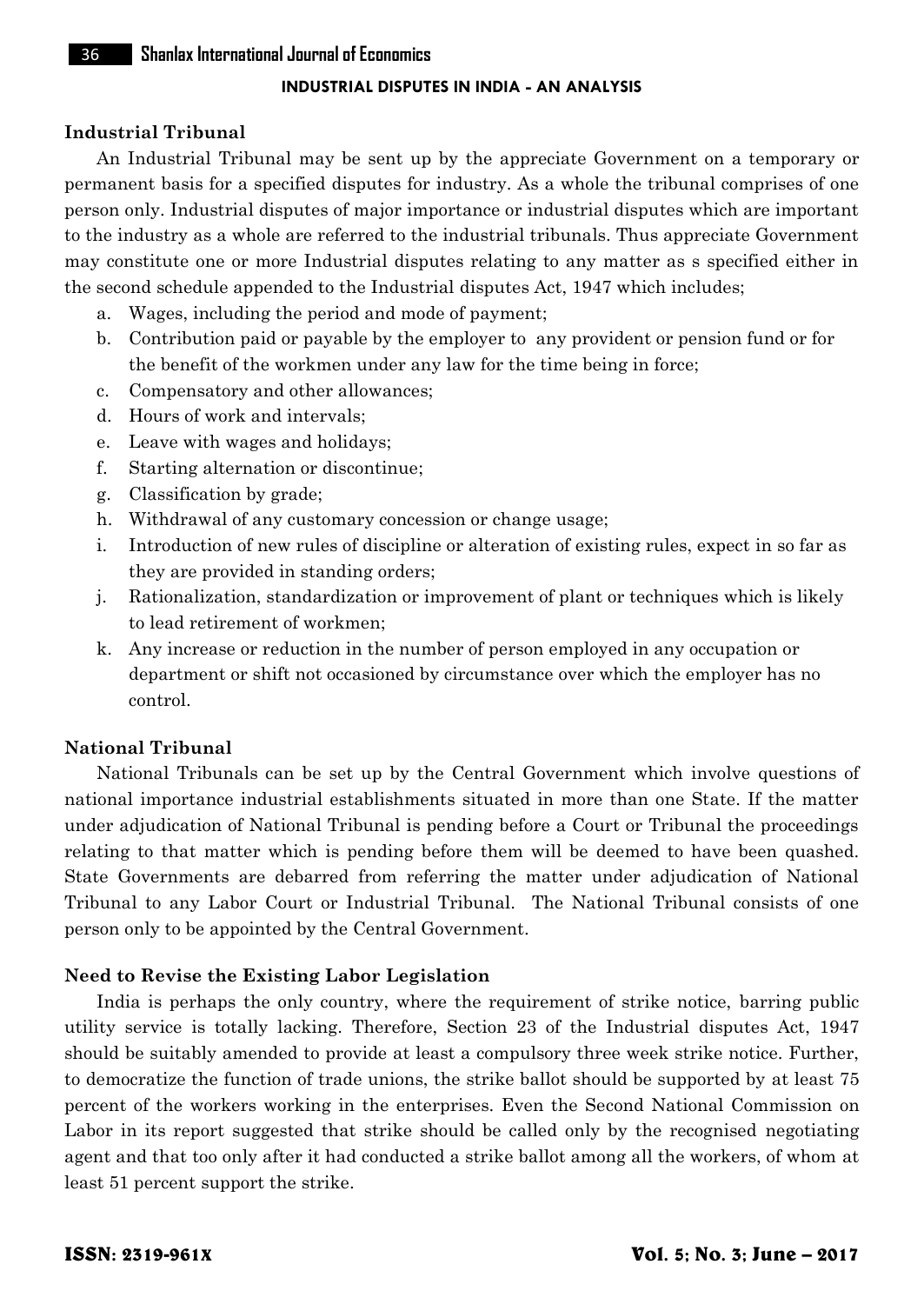#### **INDUSTRIAL DISPUTES IN INDIA - AN ANALYSIS**

Go slow and works to rule are the most pernicious forms, even worse than strike. The Economic loss caused by go slow is far graver than strike. It has not yet been prohibited in our legislation. It should be recognized as a strike. To make illegal strikes more deferent, it can be proposed to provide for 8 days deduction of wages for each day of illegal strike.

The Trade Union Act, 1926 provides for the registration of trade union and in certain aspects defines the law relating to registered trade union but it does not provide for recognition of trade union for the purpose of collective bargaining. Provision for recognising Bargaining Agent under the Reade Union Act, 1926 may be introduced to strengthen the collective bargaining machinery. A union with 51 percent membership should be recognized as the Sole Bargaining Agent. In case, no single union has 51 percent, the top 2 to 3 union with more than 25 percent membership may come together to form joint Bargaining Council. A union less than 25 percent membership should not have a right to challenge a collective agreement nor raise a collective dispute.

The number of outsiders in the Trade Union Executive should be restricted to a maximum of two people as against 50 percent in the legislation. Out of the two positions of 'President' and 'General Secretary' at least one post should be held by the internal employee. Section 22 of the Trade Union Act should be amended accordingly and adequate arrangement should be done including amending Section 16 of the Trade Union Act, 1926 to insulated trade unionism form politics. Even though union density is gradually lower by international standards, India loses more days every year as a result of strike and lockouts than any other country. However, the number of workers involved in strike and lockout is considerably lower in India than Brazil, Italy or Spain compare to other countries. This raises the classic question of whether conflict reflect existence of union or representation of workers. Therefore, a provision for verification of membership of Trade Union through the "Check off" system and all critical decisions affecting the operation of the industry should be taken by "Secret Ballot".

Strikes can never be hoped to yield any satisfactory solution to pressing Labor problems. In fact, if handled without proper care, they could only compound the problems. Given this context, Labor would be well-advised to choose from crafty negotiation skilled or arbitration for sterling their outstanding issues with management.

#### **Conclusion**

Industrial conflict is one of the parts of the industrial relation system. The emergence of disputes is giving a bad signal not only to the industries but also to the nation at large. Hence, in the interest of the workers, industries, society and the nation both the workers and the management have to understand the situation and try to minimise their conflict at the lowest level.

## **References**

1. M J Arputharaj (2014): A Critical analysis on the efficiency of mechanism to industrial disputes resolution in India. International Journal of Current Research and Academic Review.